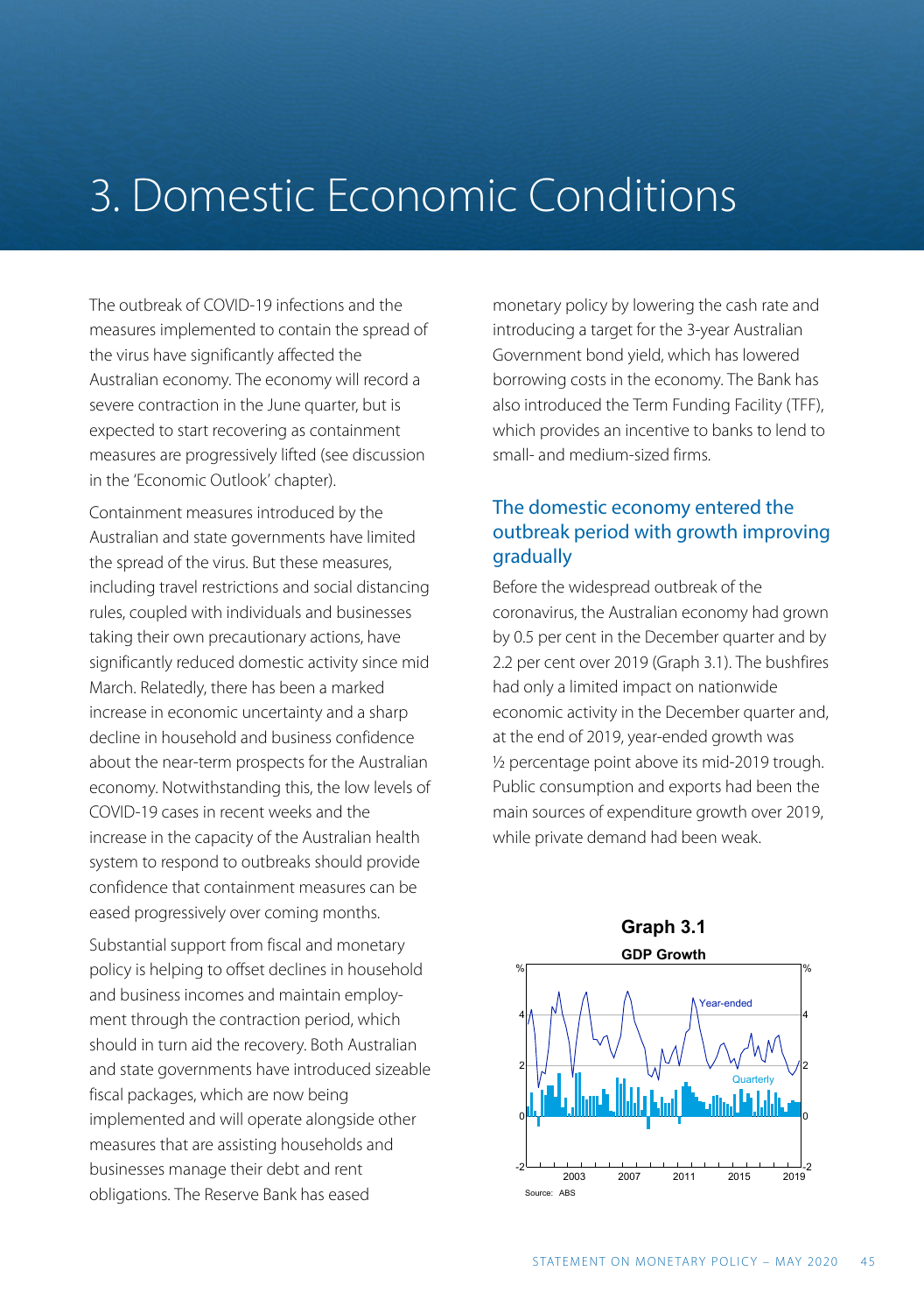#### **Table 3.1: Demand and Output Growth**

Per cent

|                                      | December<br>quarter 2019 | September<br>quarter 2019 | Year to<br><b>December</b><br>quarter 2019 | <b>Share of GDP</b> |
|--------------------------------------|--------------------------|---------------------------|--------------------------------------------|---------------------|
| GDP                                  | 0.5                      | 0.6                       | 2.2                                        | 100                 |
| Domestic Final Demand                | 0.1                      | 0.4                       | 1.3                                        | 97                  |
| - Consumption                        | 0.4                      | 0.1                       | 1.2                                        | 55                  |
| - Dwelling investment                | $-3.4$                   | $-1.2$                    | $-9.7$                                     | 5                   |
| - Mining investment                  | 5.0                      | $-4.8$                    | 3.2                                        | 3                   |
| - Non-mining investment              | $-2.4$                   | $-0.0$                    | $-2.4$                                     | 9                   |
| - Public consumption                 | 0.7                      | 1.1                       | 5.3                                        | 19                  |
| - Public investment                  | $-1.3$                   | 4.4                       | 2.5                                        | 5                   |
| Change in inventories <sup>(a)</sup> | 0.2                      | 0.2                       | $-0.1$                                     | n/a                 |
| Exports                              | 0.0                      | 0.5                       | 3.4                                        | 25                  |
| Imports                              | $-0.5$                   | 0.3                       | $-1.5$                                     | 21                  |
| Mining activity <sup>(b)</sup>       | 1.2                      | 0.5                       | 5.7                                        | 15                  |
| Non-mining activity <sup>(b)</sup>   | 0.4                      | 0.6                       | 1.7                                        | 85                  |
| Farm GDP                             | 0.4                      | $-3.3$                    | $-2.2$                                     | $\overline{2}$      |
| Non-farm GDP                         | 0.5                      | 0.6                       | 2.3                                        | 98                  |
| Nominal GDP                          | $-0.3$                   | 1.2                       | 4.1                                        | n/a                 |
| Terms of trade                       | $-5.3$                   | 0.2                       | $-0.6$                                     | n/a                 |

(a) Contribution to GDP growth

(b) RBA estimates

Sources: ABS; RBA

Most of the regular economic data for Australia pre-date the implementation of stricter containment measures. Higher-frequency products released by the ABS, along with additional information from other agencies, market sources and the Bank's liaison program have enabled more timely assessments of current economic conditions and have helped inform our view about the outlook for the Australian economy.

# The earliest economic effects of the outbreak were from travel restrictions reducing travel and education exports

Restrictions on travel to contain the spread of the virus have been in place since February and have been progressively tightened. International border restrictions were introduced on 1 February for arrivals from China and, in early March, were broadened to cover arrivals from Iran, South Korea and Italy. On 20 March, Australia's borders were closed to all nonresidents. These measures had the largest impact on the tourism and education sectors, leading to significantly lower service exports; service imports also declined as Australian residents deferred or cancelled travel overseas.

Travel restrictions resulted in a sharp reduction in visitors arriving in Australia to study, which was already evident by February (Graph 3.2). Consequently, there will be a large decline in education exports over the first half of the year. A significant share of Chinese students who had intended to study in Australia remained outside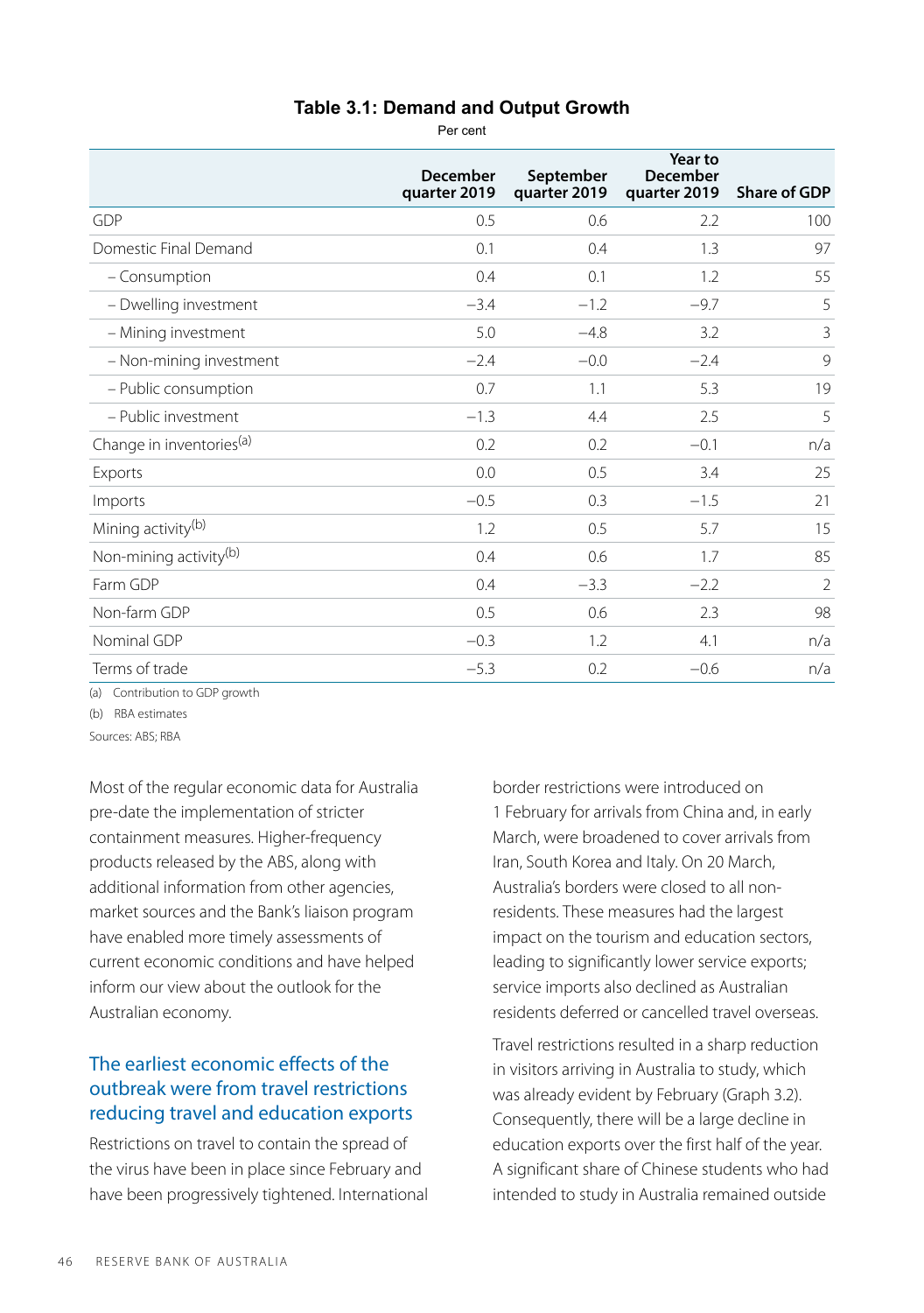the country, and some students from other countries have withdrawn from their studies voluntarily or had their exchange programs suspended or cancelled. Domestic containment measures are also expected to decrease spending by international students remaining in Australia.

## Domestic activity declined over recent months as containment measures were introduced …

As the number of cases of the virus in Australia increased in March, Australian and state governments imposed social distancing and other containment measures (Graph 3.3). People were encouraged to stay at home as much as possible, limit contact with people outside of their own household, and only venture out if they needed to. The restrictions included: limitations on movement across most state and territory borders; closure of a large number of businesses (such as indoor sporting facilities, entertainment activities, pubs, clubs and dining facilities); public social gatherings being restricted to two persons; and households being instructed to limit visitors. There was a shift to remote schooling across the country and a significant increase in working from home. At the time of publication, there had been a

**Graph 3.2 Short-term Visitor Arrivals\*** By purpose of visit, seasonally adjusted '000 '000 360 60 Whithway **Tourism** 240 40 Education Family

2016 2020

0

20

2016 2020

Data available up to February 2020

Business & other

0

Sources: ABS; BBA

120

modest easing in some restrictions but most of these restrictions remain in place.

The containment measures substantially reduced the movement of people and vehicles and, in doing so, have been effective in slowing the spread of the virus. Foot traffic at public transport stops and stations across Australia fell by around 60 per cent over March, although movement around grocery stores and pharmacies did not decline as much (Graph 3.4). Foot traffic remained subdued through April. It appears that individuals and businesses voluntarily adjusted their behaviours to some extent ahead of more formal government restrictions. Similarly, high-frequency data for restaurants suggest that the number of seated diners also declined significantly in the week preceding the formal closure of in-house dining at cafes and restaurants on 23 March, while some parts of the retail sector saw a strong boost in sales in March as households prepared for containment (see below).

### … leading to a large decline in employment

A range of sources confirm that the containment measures introduced from mid March led to an immediate and large rise in job losses and a significant reduction in the hours worked by many who retained their jobs. Weekly



**Graph 3.3** 

urces: Department of Health; Johns Hopkins CSSE; RBA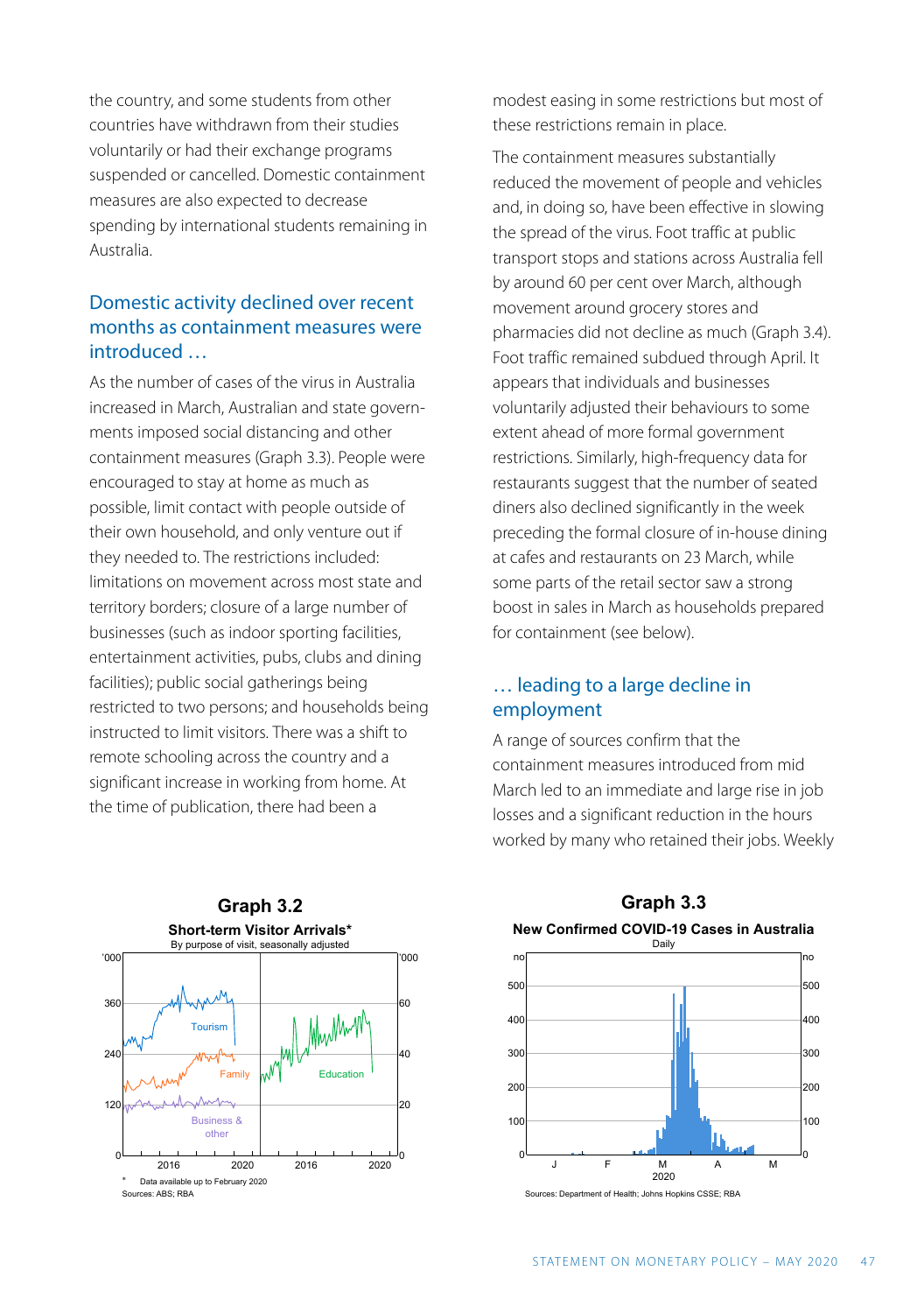ABS payroll data showed that the number of paid employee jobs fell by 7½ per cent between 14 March and 18 April, though the pace of decline in jobs has eased since the JobKeeper Payment was announced (Graph 3.5).<sup>[1]</sup> The rate of job loss was largest for younger people and in industries most affected by government restrictions, such as accommodation & food services and arts & recreation. These payroll data, which are now published by the ABS with support from the Australian Taxation Office, complement the Labour Force Survey and greatly improve our ability to monitor the labour market.

Alongside the decline in employment, businesses have also made other changes to their workforce in response to the new restrictions and weaker demand. According to an ABS survey of around 1,200 businesses, around one-quarter of businesses that were still operating had reduced the hours of their staff in the final two weeks of March, while a smaller share of businesses had increased work hours over that period.

Household surveys tell a similar story of a deterioration in labour market conditions from late March. The Roy Morgan survey measures of unemployment and underemployment have

risen sharply. Of the respondents in the Westpac–Melbourne Institute survey, 7 per cent had lost their jobs and 14 per cent had been stood down without pay over the month leading up to the 6–11 April survey period. Workers in hospitality, recreation and other household services were most adversely affected. A recent ABS survey of households showed that, of those who remained in a paid job, the share who had worked zero hours (an indicator of being stood down by their employer) rose from 3 per cent to 13 per cent over late March/early April, while others remained at work but had their hours reduced. The same households were re-interviewed a fortnight later, and stand-downs and reductions to working hours for these households had generally continued into the first half of April.

The Australian Government has introduced the JobKeeper Payment of \$1,500 per fortnight, which was passed into legislation in early April. This wage subsidy will encourage firms to retain workers and provide a wage floor for eligible employees; it will increase wages in the near term for lower-paid workers and limit income declines for those who have had their hours reduced or been stood down. Around onequarter of employees could receive a temporary increase to their earnings if they are covered by



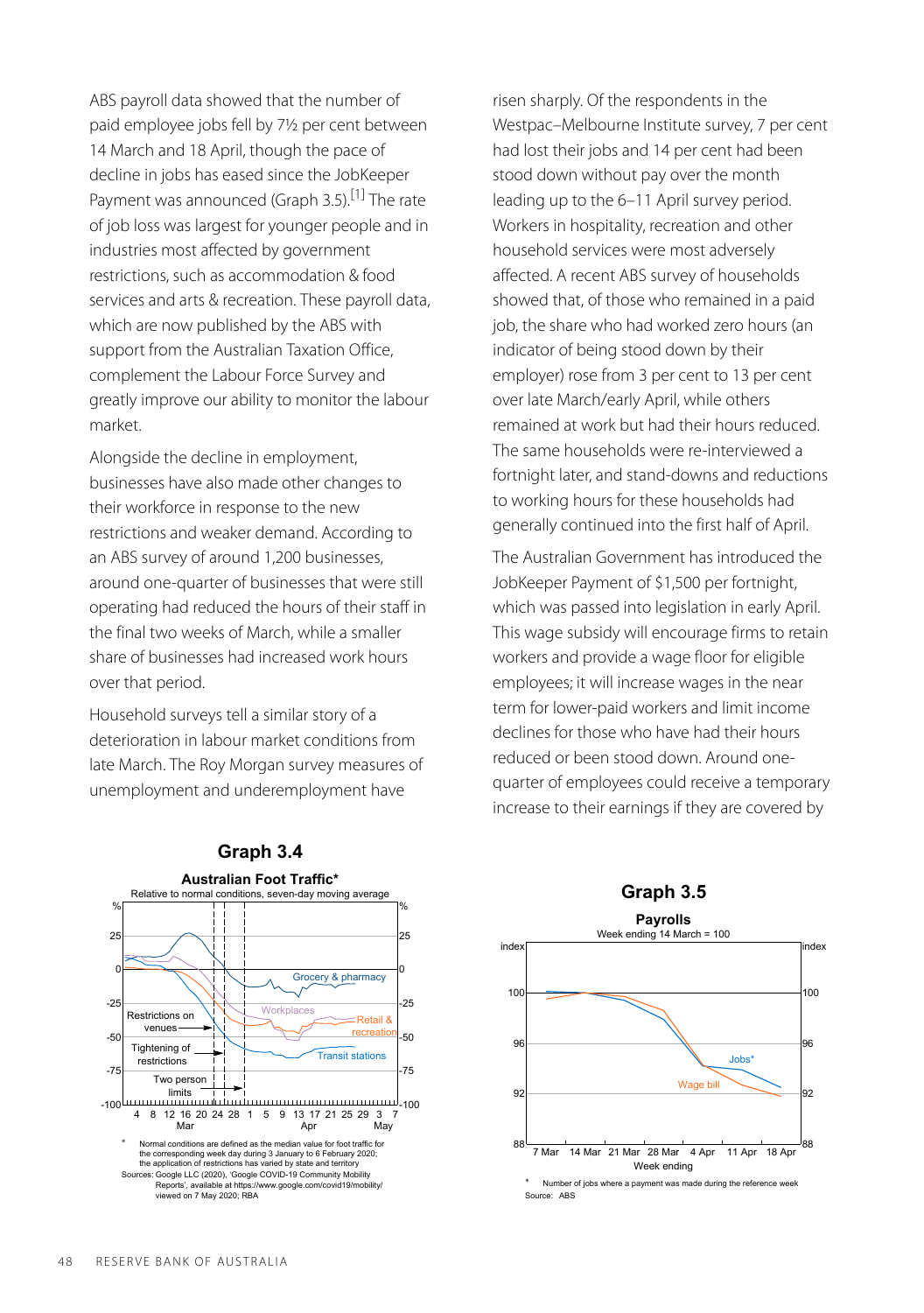the program. The legislation also includes temporary changes to the *Fair Work Act 2009* to give employers more flexibility to vary employees' working arrangements. As of 6 May, more than 760,000 businesses had enrolled in the program, estimated to cover around 5 million workers. In the most recent ABS survey of businesses, around 45 per cent of firms reported that the announcement of the JobKeeper Payment had influenced their decision to continue to employ staff, and 60 per cent of surveyed firms had registered for the scheme or were intending to do so.

The March labour force data did not show a discernible impact of the containment measures on the labour market because the survey of households references the period 1–14 March. The April Labour Force Survey, which references the period 29 March and 11 April, will provide a comprehensive assessment of labour market conditions after social distancing and other containment measures were introduced.

Forward-looking indicators of labour demand confirm that labour market conditions will remain very weak for the next few months (Graph 3.6). Job advertisements have fallen very sharply, while information from the liaison program and surveys show business hiring intentions over the period ahead are very weak.





## Containment measures are affecting industries differently

While all industries are being affected by the containment measures, the extent varies widely. The household services sector, which has contributed the most to employment growth over recent years and has the largest share of casual workers, has been the most affected (Graph 3.7). Under the ban on public gatherings, activity in some parts of the arts & recreation industry has effectively stopped. Activity in the accommodation & food services industry has also been significantly curtailed because of the ban on international and (in some states) domestic travel, and the bans on public gatherings; an increase in takeaway and online ordering and delivery options has not been sufficient to offset this. The ABS payroll data suggest that around 1 in 3 jobs in accommodation & food services and more than 1 in 4 jobs in the arts & recreation industry have been lost (or stood down without pay) since mid March (Graph 3.8). In combination, these industries account for around one-fifth of casual workers. Around one quarter of employees in these industries are casuals and have been in their jobs for less than 12 months and therefore would not be eligible to receive the JobKeeper Payment.

In contrast, there has been much less of a decline in employment in the health care & social assistance industry (which accounts for around 14 per cent of workers). Employment in the industry has been supported by increased anticipated demand for hospital care and the increase in government spending on health services; this increase in demand for health care workers is likely to persist for some time. Employment in child care will be supported by the government's decision to make child care services free until 28 June 2020. However, there has been a slowing in activity in some other parts of the healthcare industry as a result of a decline in household demand and the various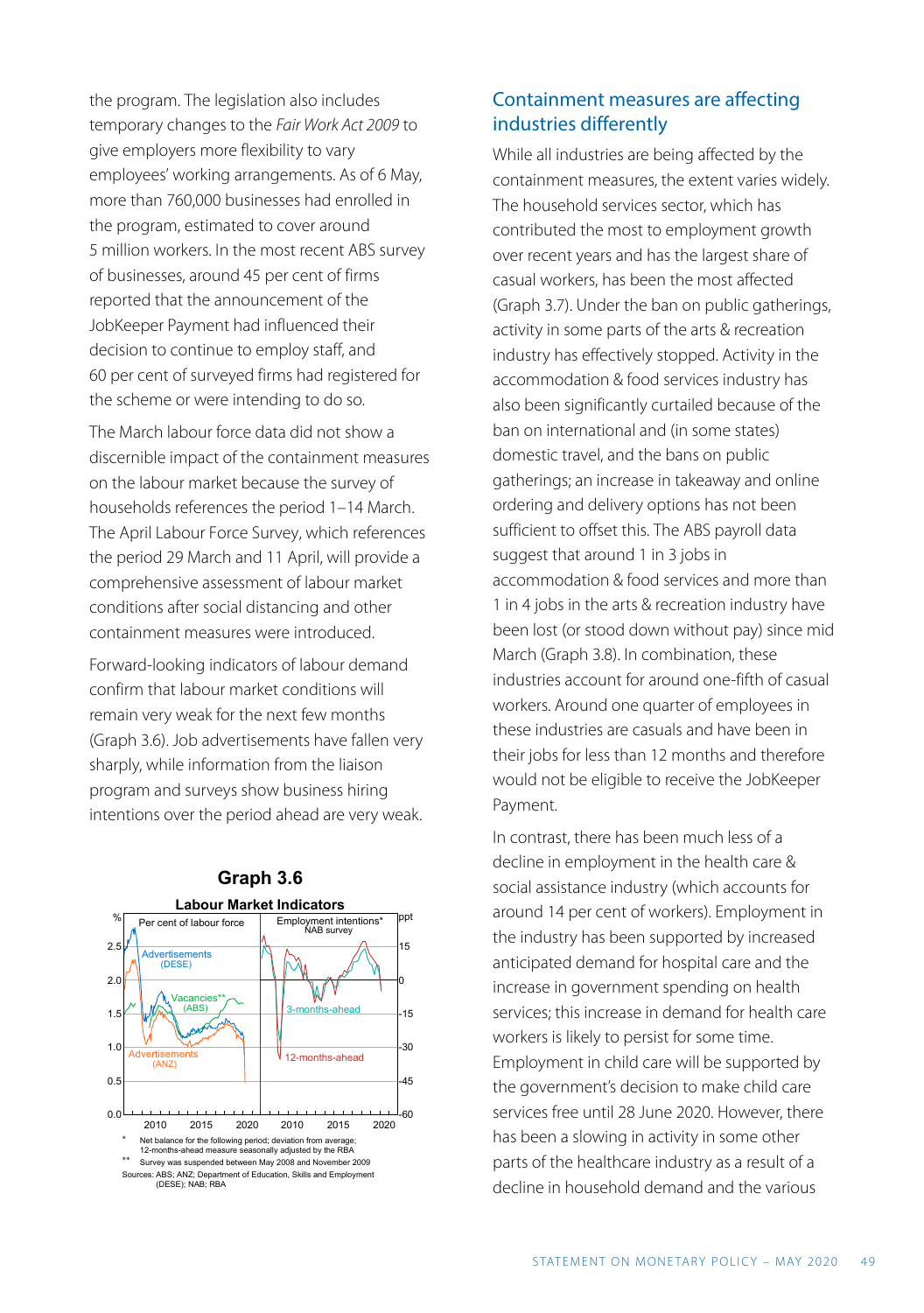containment measures, which included a temporary halt to elective treatments and restrictions on services provided by dentists and allied health professionals. The partial lifting of restrictions for some of these services from 25 April will enable some activity to pick up again, as will the increased prevalence of telehealth as a way of delivering some of these services.

Higher education providers expect large falls in revenue in 2020 because of lower international student enrolments. Information from liaison



#### **Graph 3.8**



suggests that this has negatively affected planned capital spending and hiring intentions. The Higher Education Relief Package announced on 12 April guarantees \$18 billion in funding in 2020 for all higher education providers currently allocated Commonwealth-supported places, regardless of actual enrolments, and also provides regulatory relief and subsidies for some short courses. Elsewhere in the education industry, many primary and secondary education employees have been able to work and teach remotely; some schools are already in the process of returning to on-campus learning, or will do so in coming weeks. To date, there has been little decline in overall employment in the education industry.

Employment in the manufacturing and construction industries appears to have been less directly affected by containment measures because most businesses in these industries have not been required to close. However, the economic slowdown has still had large indirect effects on many employers in these industries. Recent survey measures of conditions in these industries have declined very sharply, and firms have reported large declines in demand. While the existing pipeline of construction projects has supported construction employment to date, this pipeline is expected to decrease as some future projects are delayed. On the other hand, some parts of the manufacturing sector have experienced significant increases in demand, such as producers of food & beverages, pharmaceuticals, essential household goods (such as personal health and hygiene products) and personal protective equipment. Employment in the mining sector has been less affected by containment measures than some other industries, and has been supported by the relative resilience of resource exports.

The payroll data suggest that the number of paid jobs in retail has been less adversely affected than jobs in some other industries. Although there have been widespread reports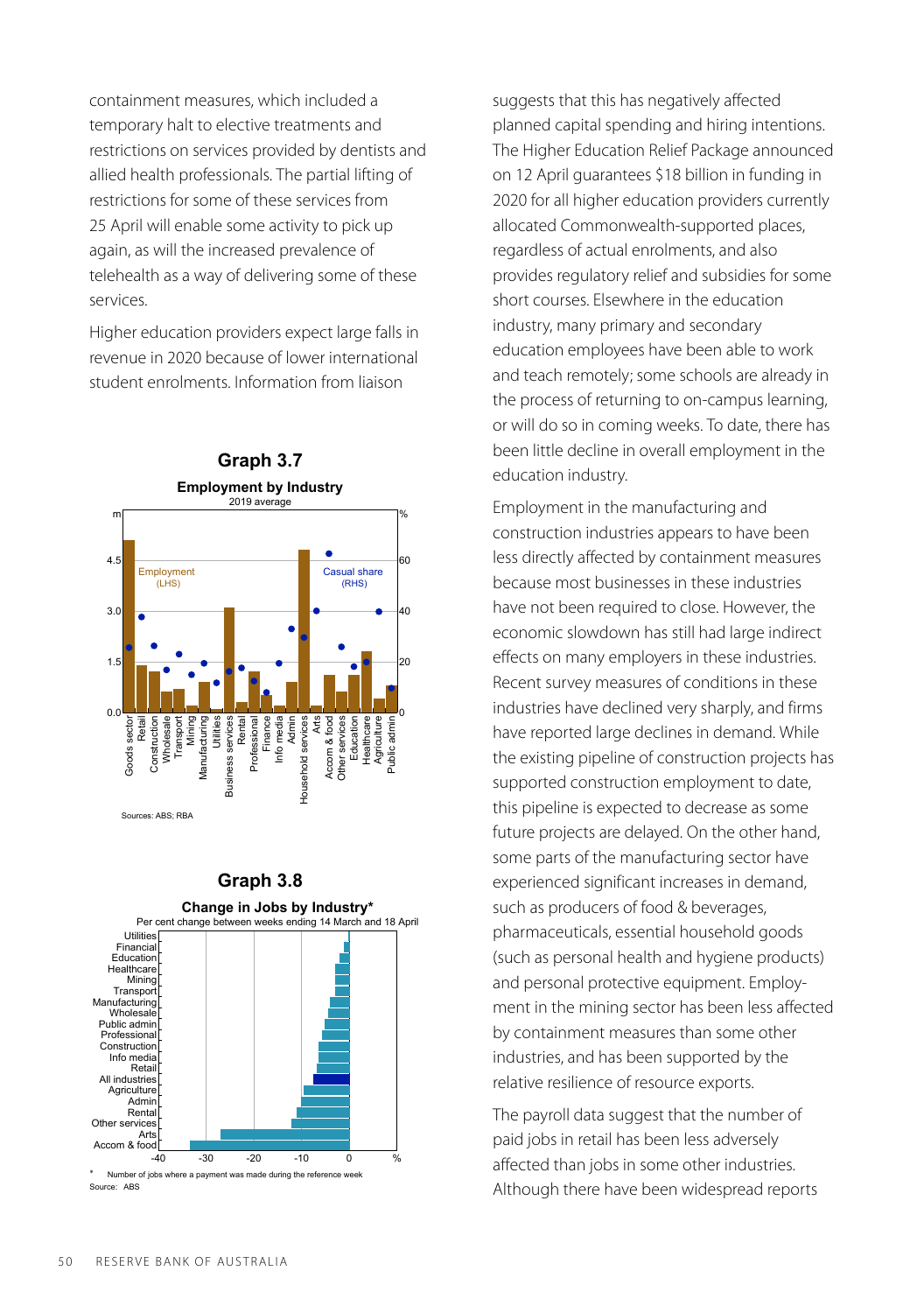of retailers that have stood down or made employees redundant, other retailers have increased their hiring substantially. The increase in demand for some retailers and retailers increasing the range of products available for online purchasing is likely to have supported employment in retail, as well as employment in the wholesale and transport sectors.

Although employees in the business services sector have more capacity to work from home, payroll data suggest that there has been a 5½ per cent reduction in paid jobs in the professional, scientific & technical industry, reflecting some decline in demand. Liaison suggests that demand for labour hire and recruitment services has declined significantly as firms put recruitment on hold and reduce their use of casual workers, while engineering and architecture firms have reported growing concerns around the future pipeline of work as projects are being deferred. Productivity is also likely to be lower as business service firms and their employees adapt to new working arrangements.

## The pattern of retail spending has shifted markedly since February

Retail sales volumes grew by 0.7 per cent in the March quarter and by 1.1 per cent over the year. Following relatively weak growth in January and February, retail sales values increased by 8½ per cent in March, the largest increase in the history of the series and similar in size to the increase recorded just prior to the introduction of the goods and services tax. The increase in retail sales values in March was driven by widespread precautionary and preparatory purchases at supermarkets & other grocery stores, liquor retailers and pharmacies (Graph 3.9). Purchases of home entertainment and other recreational items, and items related to setting up home offices were also strong in the month. By contrast, sales at cafes & restaurants and sales of clothing and footwear

fell, consistent with the introduction of social distancing restrictions in mid March. Liaison with retailers suggests that there were further declines in April. Motor vehicle sales fell sharply in April, to be close to their lowest level in 20 years (Graph 3.10).

In April, measures of consumer sentiment fell to their lowest levels since the 1990s recession (Graph 3.11). Sentiment about economic conditions and personal finances fell significantly, consistent with reported job losses and increased uncertainty about the outlook. Weekly measures of sentiment reversed some of their declines following the announcements of the fiscal and monetary measures to support activity. An alternative measure of sentiment

#### **Graph 3.9**



Includes stationery, flower and non-store based retail Irces: ABS; RBA



**New Car Sales**

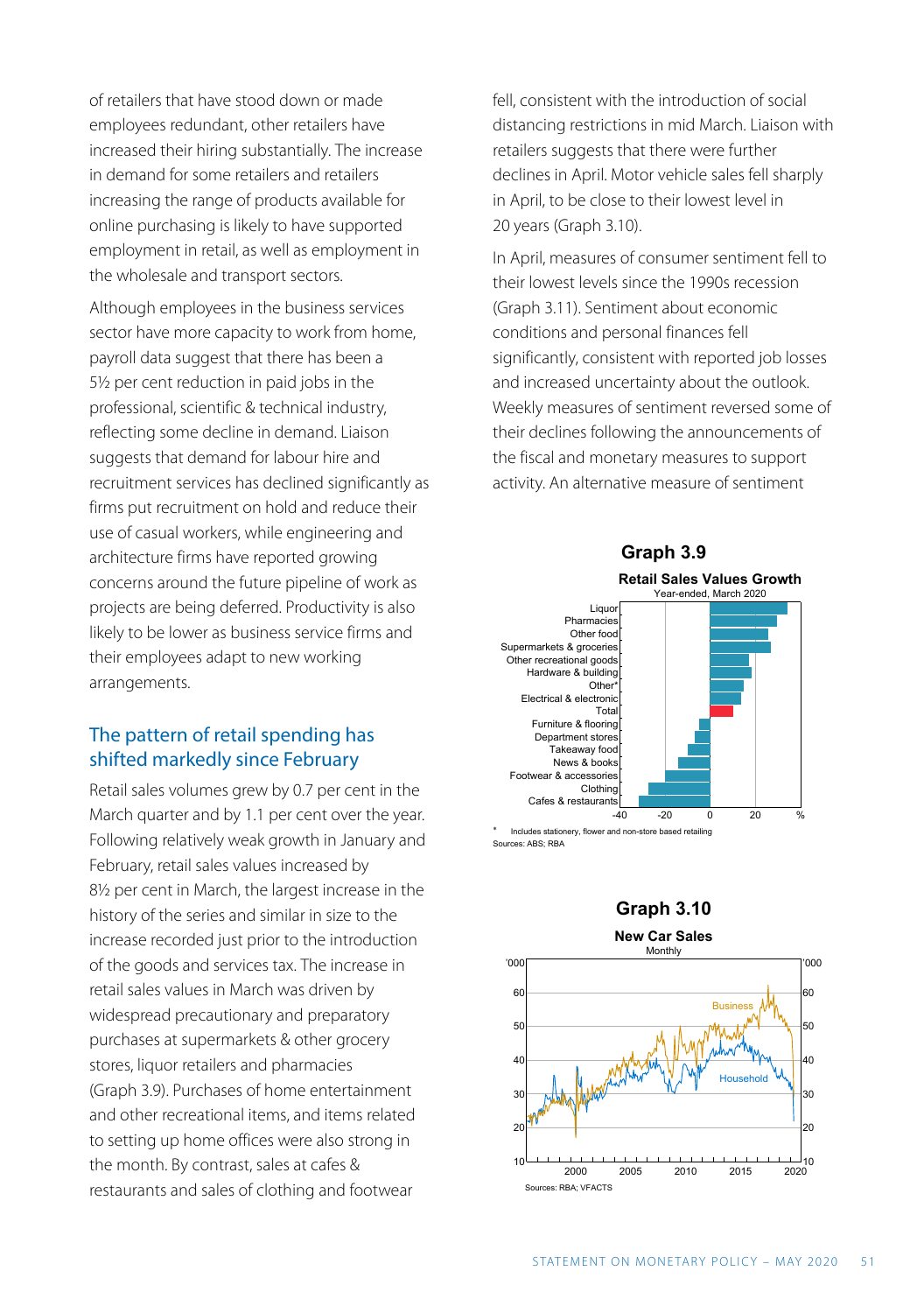based on text analysis of newspaper articles also fell to a record low in March, then improved a little in April (Graph 3.12). As with other sentiment indicators, news sentiment is a timely indicator and is correlated with other key economic variables, such as GDP growth and the unemployment rate.

### Government policies are supporting household incomes

Government policies will help to offset the effect of the COVID-19 outbreak on household income, for example, through the JobKeeper Payment and the Coronavirus Supplement that is available to most recipients of income support payments, including JobSeeker. Information





from the recent household survey conducted by the ABS indicates that around half of households who had received the Economic Support Payment of \$750 had saved most of the payment, while some others had used the payment to pay household bills. Other measures will also provide relief to households by easing pressures around rent and debt obligations and by allowing early access to superannuation. The temporary deferral of mortgage repayments by some households and the decline in interest rates are also expected to provide a small boost to household cash flow. Household income is still expected to decline in the March and June quarters mainly because of expected falls in labour and in unincorporated business income.

## Established housing market conditions have softened since mid March …

Housing price growth moderated further in April in Sydney and Brisbane and prices were flat in Melbourne and Perth (Table 3.2). Survey information suggests expectations for housing price growth over the next year have fallen sharply, with over half of respondents now expecting prices to decline, compared with around 10 per cent over the first three months of the year (Graph 3.13).

Following the ban on public (in-person) auctions and open houses in late March, timely indicators

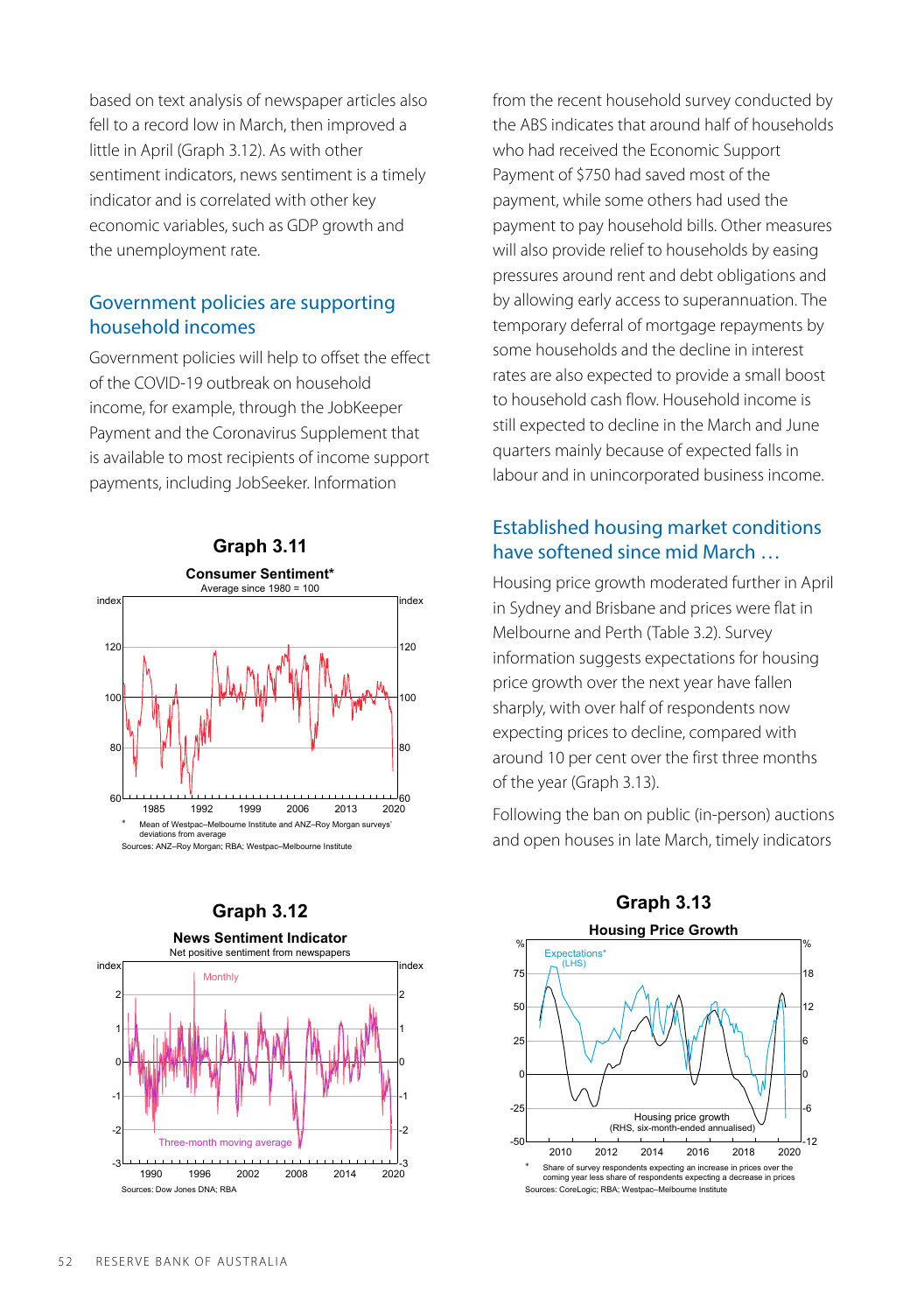# **Table 3.2: Growth in Housing Prices(a)**

Percentage change, hedonic

|                | April  | March  | February | January | Year-<br>ended | Past five<br>years |
|----------------|--------|--------|----------|---------|----------------|--------------------|
| Sydney         | 0.6    | 1.0    | 1.7      | 1.4     | 14.3           | 22                 |
| Melbourne      | 0.0    | 0.3    | 1.3      | 1.4     | 12.4           | 29                 |
| Brisbane       | 0.4    | 0.6    | 0.6      | 0.5     | 3.8            | 10                 |
| Adelaide       | 0.3    | 0.4    | 0.2      | 0.3     | 1.5            | 11                 |
| Perth          | 0.0    | 0.2    | 0.3      | 0.2     | $-2.5$         | $-18$              |
| Darwin         | 1.3    | 1.4    | $-1.0$   | 0.1     | $-2.7$         | $-28$              |
| Canberra       | $-0.2$ | 0.7    | 0.6      | 0.5     | 4.3            | 22                 |
| Hobart         | $-0.1$ | $-0.5$ | 0.7      | 0.7     | 5.0            | 44                 |
| Capital cities | 0.2    | 0.5    | 1.1      | 1.1     | 9.7            | 17                 |
| Regions        | 0.5    | 0.5    | 0.5      | 0.5     | 3.2            | 13                 |
| Australia      | 0.3    | 0.5    | 1.0      | 1.0     | 8.3            | 16                 |

(a) Seasonally adjusted by the RBA

Sources: CoreLogic; RBA

such as new listings and auction volumes declined sharply in April (Graph 3.14). Auction clearance rates in Sydney and Melbourne declined alongside a sharp increase in auction withdrawal rates (Graph 3.15). Constraints around open houses are expected to be partially unwound in the near term and this should provide some support to activity in housing markets; however, the economic downturn, uncertainty and social distancing are expected to continue to weigh on transaction volumes in coming months.

Information from liaison suggests that rental market conditions have deteriorated markedly since mid March. Rental listings have increased, partly because properties previously offered on the short-term accommodation market are now being offered on the longer-term rental market.

A number of state and territory governments have announced tax relief for landlords and rental support in cases where tenants are facing financial stress. These are in addition to the previously announced six-month moratorium on evictions for both residential and commercial tenants. These policy measures should help reduce the number of tenancy agreements that are terminated over coming months. Liaison suggests that the number of existing residential leases that have been subject to rent discounts or deferrals increased in April; to date the declines in rents are relatively modest, but are expected to have a sizeable impact on overall rents if they continue. Increased supply alongside weaker demand, partly because of

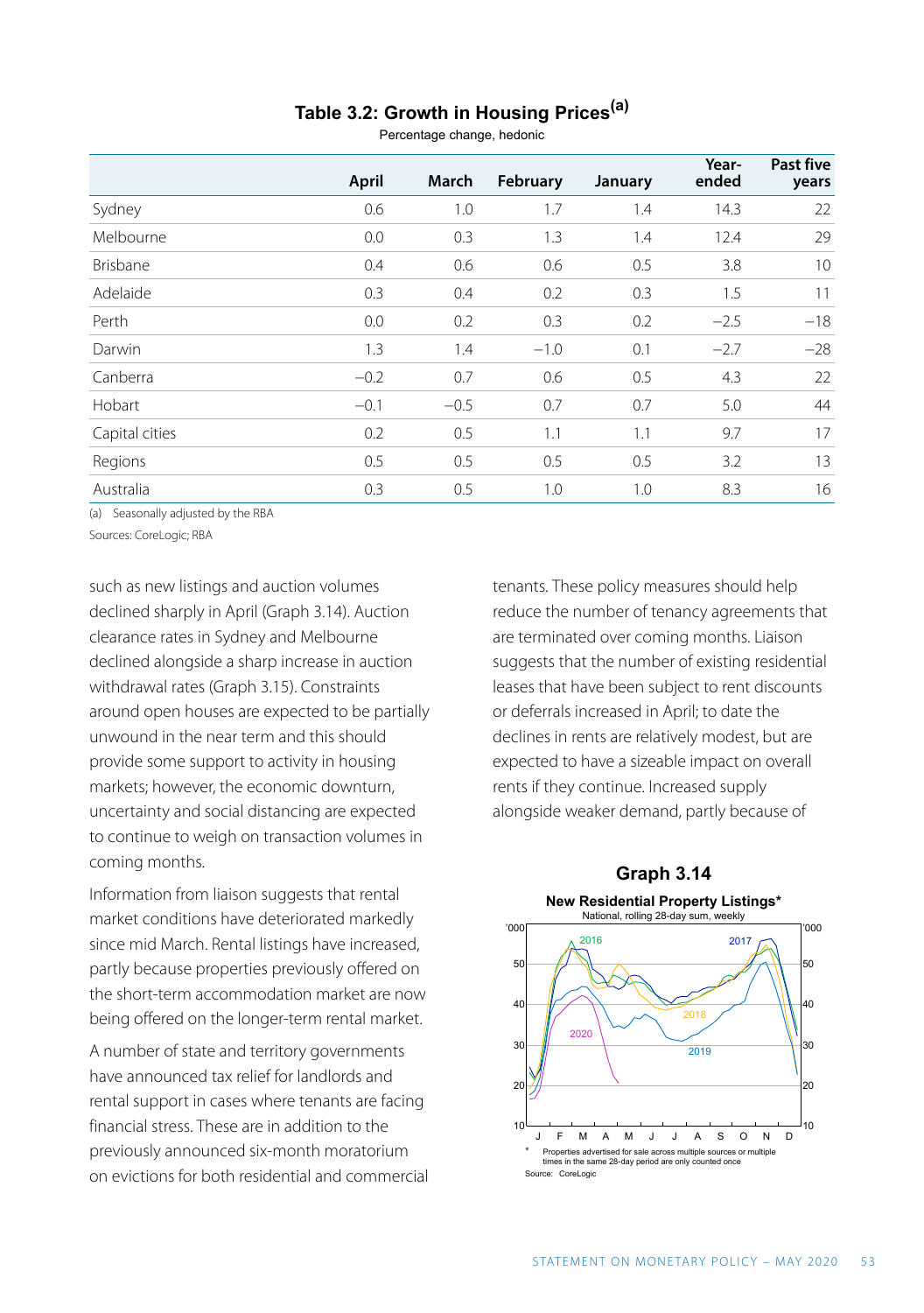fewer foreign students and long-staying foreign visitors, are also likely to have put upward pressure on the vacancy rate in April, putting further downward pressure on rents.

#### … which is likely to prolong the downturn in dwelling investment

Residential building approvals decreased in March. Information from liaison about the earlier stages in the development process suggests demand for new dwellings has deteriorated significantly (Graph 3.16). Residential construction firms in the AIG Performance of Construction Index indicated that new business had declined sharply over recent months. Greenfield lot sales declined a little in Sydney in the March quarter and remained flat in Melbourne; cancellation rates had also edged up in these cities. Nationally, lot sales increased a little in the March quarter, but remained relatively low and are expected to decline over the year ahead. These indicators suggest continued weakness in dwelling investment in the near term. Liaison contacts have also cited concerns about increased settlement failures. There is also the risk that COVID-19 cases could occur at construction sites and lead to temporary site closures.

## Business sentiment has sharply deteriorated, as has the outlook for nonmining business investment

Survey measures of business conditions have fallen sharply since mid March as a result of the COVID-19 outbreak (Graph 3.17). The fall in reported conditions has been broad based across most states and industries. According to recent ABS surveys of businesses, the most commonly cited expected impacts of the virus were reduced cash flow and reduced local demand (Graph 3.18).

Surveyed business confidence is at its lowest level since the series began in the late 1980s; historically, periods of low business confidence



Sources: ABS; AIG; RBA



# **Graph 3.17 Business Conditions**

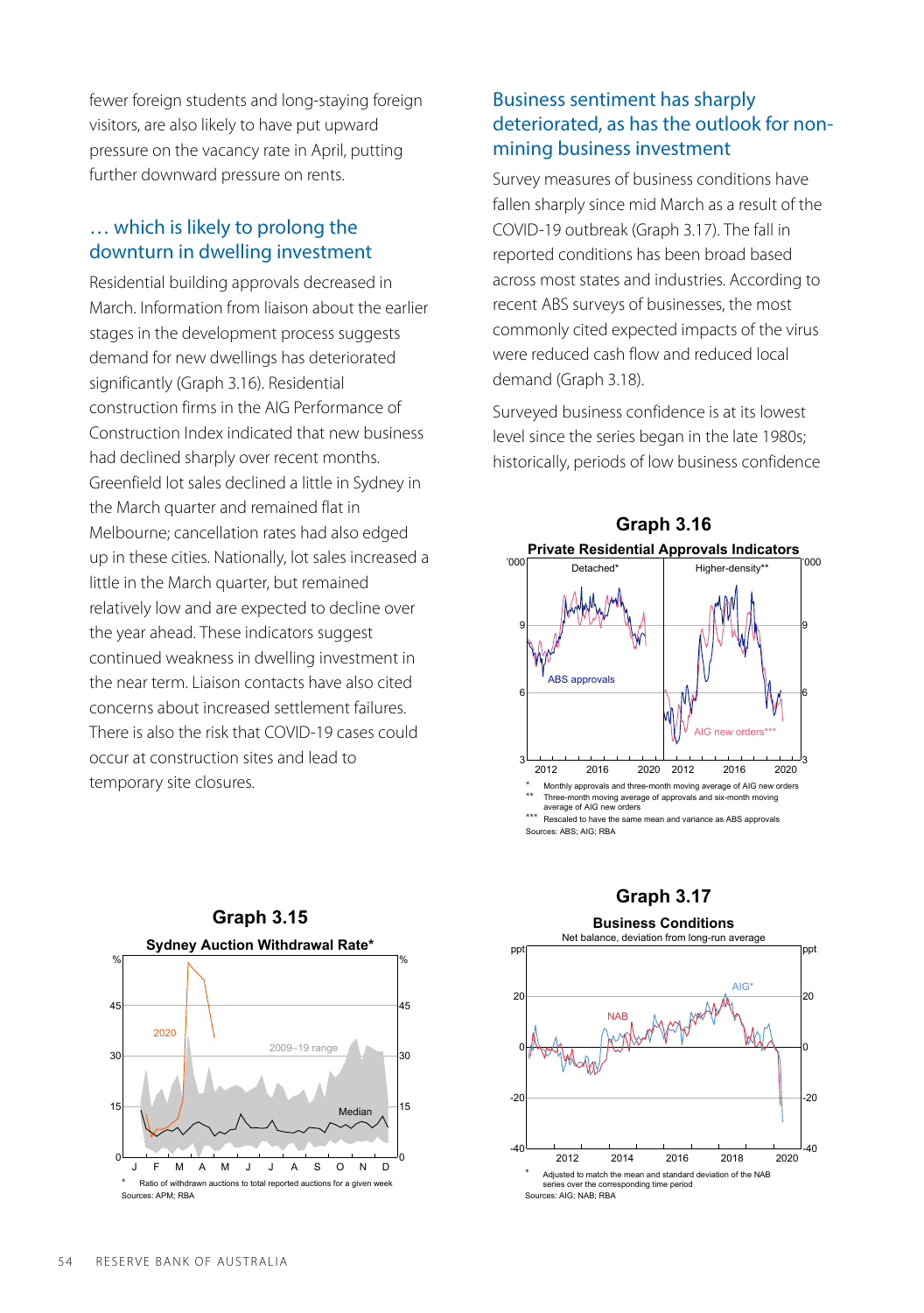and profit growth have coincided with weak non-mining investment (Graph 3.19). Information from the Bank's liaison program also indicates that many firms are deferring or cancelling non-essential planned capital expenditure in response to the deterioration in the Australian economic environment. In February and early March, delays were reported for some building materials and machinery & equipment being imported from China, following the restrictions put in place there in response to the initial outbreak of COVID-19. More recent indications from liaison suggest the earlier concerns about supply disruptions to imported goods are receding, both because Chinese economic activity has picked up and domestic demand has weakened.

The near-term investment outlook for nonmining firms is particularly weak for machinery & equipment expenditure, which is relatively more sensitive to near-term economic conditions. An indication of this is the sharp drop in car sales to businesses in April. In contrast, construction activity on existing infrastructure and nonresidential building projects appears to have been relatively unaffected to date, although increased uncertainty regarding the economic outlook is likely to slow the planning for, and commencement of, future private projects.



The outbreak of COVID-19 has had a relatively limited impact on mining activity to date. Liaison information, company announcements and partial trade data suggest that resource export volumes have been largely unaffected. As well, iron ore exports look to have recovered from earlier cyclone-related disruptions. Chinese demand for imported bulk commodities has mostly remained strong despite the outbreak of COVID-19, in part because of disruptions to Chinese domestic mining production. Reports also indicate that Chinese buyers have sought to rebuild their inventories of bulk commodities in anticipation of further stimulus measures from the Chinese Government, which could support steel-intensive construction activity. In Australia, work on major iron ore and coal investment projects is expected to continue, given most of these projects are required to sustain current production levels.

Although low oil prices will reduce the revenues of liquefied natural gas (LNG) producers, LNG export volumes are unlikely to decline materially; over 80 per cent of Australian LNG exports are produced under long-term supply contracts, and there are also significant costs to producers of stopping and restarting production. However, the outlook for LNG



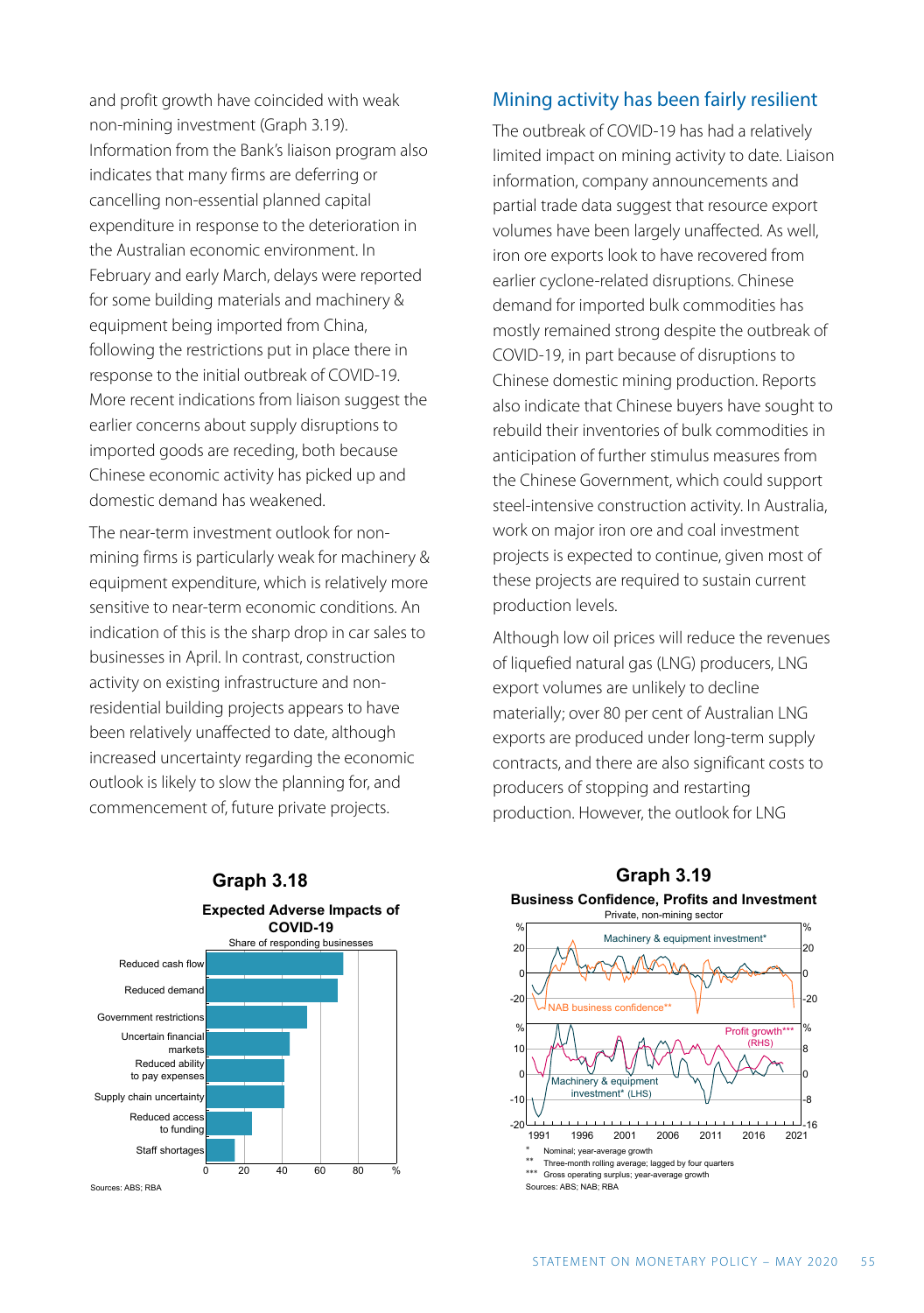investment has deteriorated, and final investment decisions have been delayed on some large LNG projects that had been expected to commence construction during 2020.

Interstate travel restrictions could in principle limit the availability of specialised labour and disrupt mining activity in the near term. To date, however, liaison information and company announcements suggest that these restrictions have not significantly affected the availability of specialised labour, and some producers have adjusted accommodation and transport arrangements, including by relocating workers, to reduce the risk of disruption.

#### Drought conditions have been easing

Since the start of the year, rainfall was average or above-average across most of Australia, including in important agricultural regions such as the Murray–Darling Basin (Figure 3.1). This has improved soil moisture and provided a favourable start to the winter cropping season. The Bureau of Meteorology indicates that wetter-than-average conditions are likely to continue until at least August. Consistent with this improvement in conditions, the Australian Bureau of Agricultural and Resource Economics and Sciences forecasts that farm production will increase by around 4 per cent in 2020/21; an increase in crop production is expected to offset a decline in livestock-related production as farmers rebuild their herds and flocks. This more favourable outlook is reflected in a sharp increase in the share of farmers who expect better conditions over the next year (Graph 3.20).

## Policy measures will support household and business incomes

Australian and state governments have announced a range of measures to support the economy. These policies should facilitate labour market adjustment, reduce the financial stress of households and businesses and provide a safety net for households, helping them maintain spending on essential items and meet other obligations. However, it is unlikely these policies will boost spending by much in the near term while restrictions on activity are in place to contain the spread of the virus. In addition, in March, the Reserve Bank implemented a comprehensive package of policy measures to support the Australian economy, which is discussed in the 'Domestic Financial Markets' chapter.

The Australian Government has announced three packages of policies focused on providing support to households and business. When announced, the cost to the budget of these packages was estimated to be \$66 billion in 2019/20 (3.3 per cent of annual GDP) and \$126 billion in 2020/21 (6.3 per cent of annual GDP) (Graph 3.21). The states and territories have also announced a number of spending packages, costed to be at least \$19 billion, just under 1 per cent of annual GDP. These state measures have been predominantly targeted at small- and medium-sized businesses in the form of waivers on payroll tax and government fees and charges. Many states have also included measures to support households and specific industries.

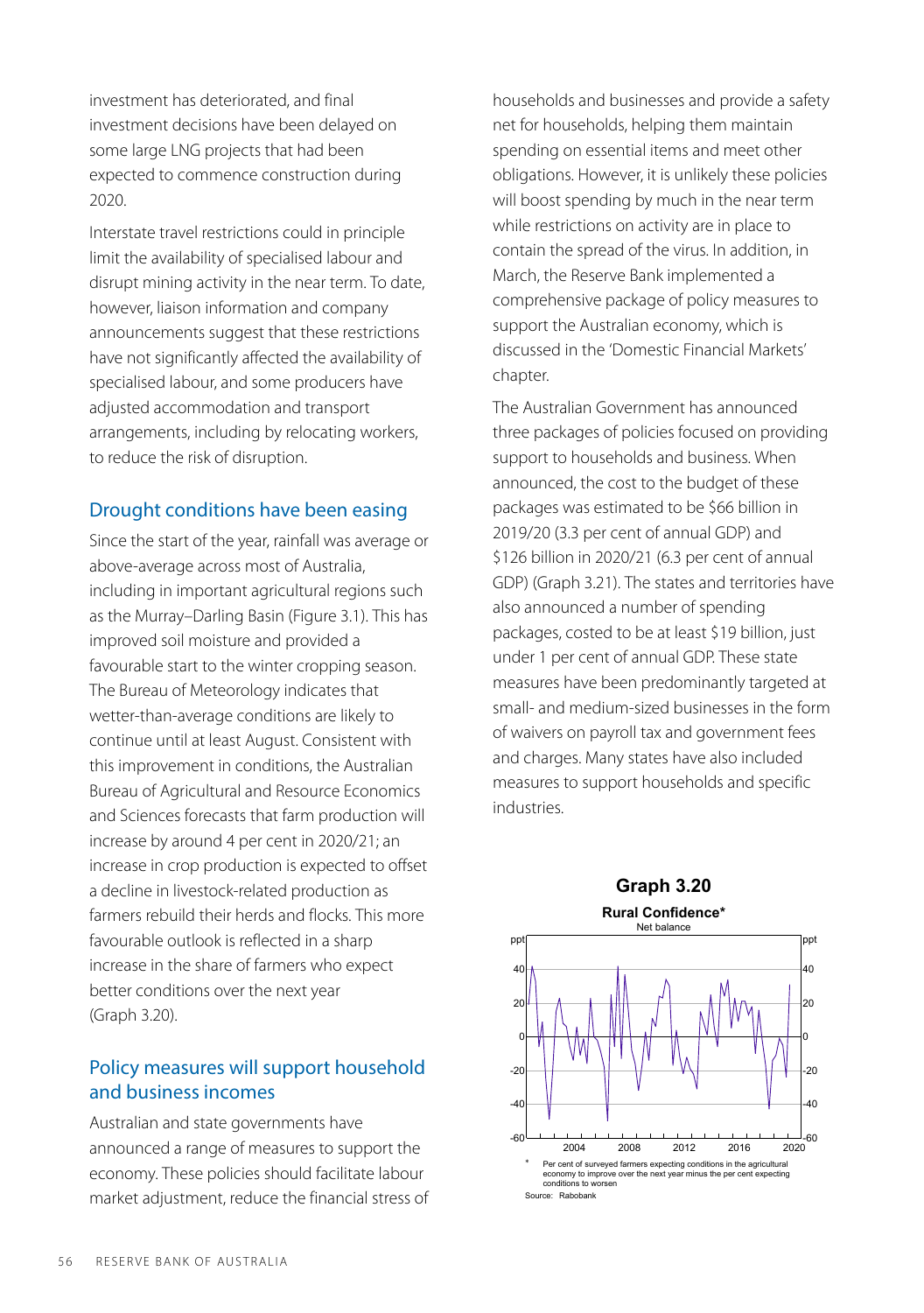

Note: This figure is licenced under the Creative Commons Attribution Australia Licence [<https://creativecommons.org/licenses/by/3.0/au/](https://creativecommons.org/licenses/by/3.0/au/legalcode) [legalcode>](https://creativecommons.org/licenses/by/3.0/au/legalcode)

For individuals, the Economic Support Payments and the Coronavirus Supplement will boost income in the near term and assist many households with smoothing their consumption. The expanded eligibility of existing programs



#### **Figure 3.1 : Australian Rainfall Deciles**

should ensure that newly unemployed or unwell households are able to access these payments quickly. This will reduce the likelihood such households will default on mortgage payments or have to sell housing or financial assets under financial stress, possibly at a loss, which would have flow-on implications for asset markets. The JobKeeper Payment will also help offset losses to incomes and maintain attachment to workplaces, which should support the recovery in activity and incomes. Wage subsidies for apprentices and trainees are intended to have a similar effect. Agreements to defer rent and loan payments will also help lower the risk of financial stress for many households and, through this, support their other consumption; however, it could result in lower income for owners of rental properties and some of these owners could come under financial pressure.